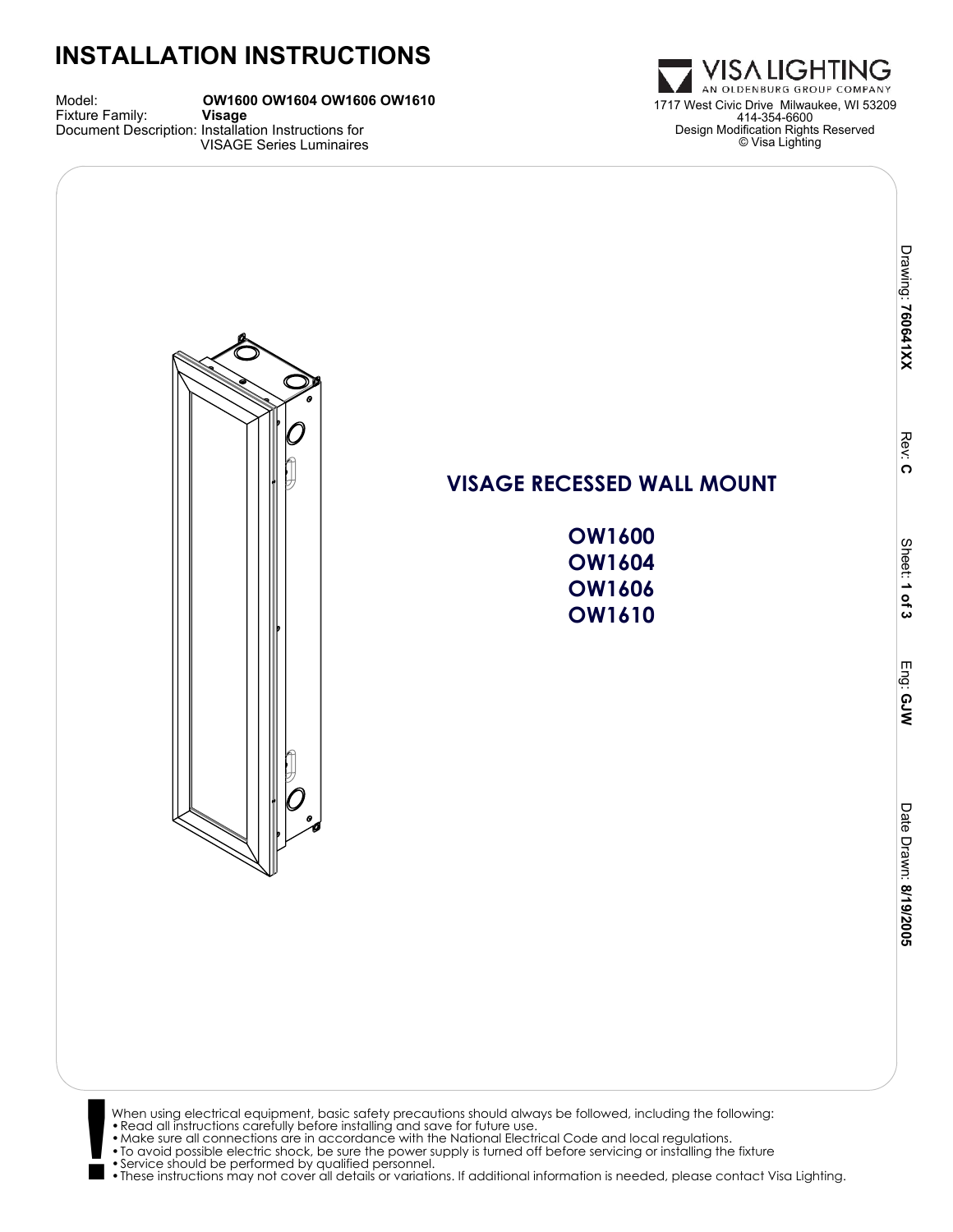## **INSTALLATION INSTRUCTIONS**

Model: **OW1600 OW1604 OW1606 OW1610** Document Description: Installation Instructions for VISAGE Series Luminaires



Housing Front

- 1. Open fixture by loosening set screws on latch side of housing front. Remove recessed housing from housing front.
- 2. Remove lamp assembly screws. Remove lamp assembly from recessed houing.<br>3. Recessed housing requires wall opening size listed in the table above.
- 3. Recessed housing requires wall opening size listed in the table above.<br>3. NOTE: Auxillary mounting holes are provided depending on wall struct
- NOTE: Auxillary mounting holes are provided depending on wall structure and mounting method ( screws by others). Mounting the recessed housing compartment requires that the area along the hinge side is clear for mounting the housing front (See figure 1 Above). The front flange needs to be fluch to the outside of the wall - DO NOT recess into concrete, mortar, ect or the front face will not have enough on mounting surface and mounting flange before setting fixture in place to provide a water tight seal.
- 5. Apply caulk all around on mounting surface and mounting flange before setting fixture in place to provide a water tight seal.
- 6. Mount recessed housing to wall.<br>7. Make all appropriate wire conne
- 7. Make all appropriate wire connections.<br>8. Re-attach lamping Assembly to the rece
- 8. Re-attach lamping Assembly to the recessed houing with lamp assembly screws. Install lamps.<br>8. hook the housing front hinge side on to the hinge side of the recessed housing. While pushing
- hook the housing front hinge side on to the hinge side of the recessed housing. While pushing housing front closed tightly, thighen set screws
- **!** When using electrical equipment, basic safety precautions should always be followed, including the following:<br>• Read all instructions carefully before installing and save for future use.<br>• Make sure all connections are in
	-
	- •To avoid possible electric shock, be sure the power supply is turned off before servicing or installing the fixture •Service should be performed by qualified personnel.
	-
	- •These instructions may not cover all details or variations. If additional information is needed, please contact Visa Lighting.

1717 West Civic Drive Milwaukee, WI 53209 414-354-6600 Design Modification Rights Reserved © Visa Lighting

VISA LIGHTING AN OLDENBURG GROUP COMPANY

 **760641XX**

Date Drawn:

Date Drawn: 8/19/2005

 **8/19/2005**